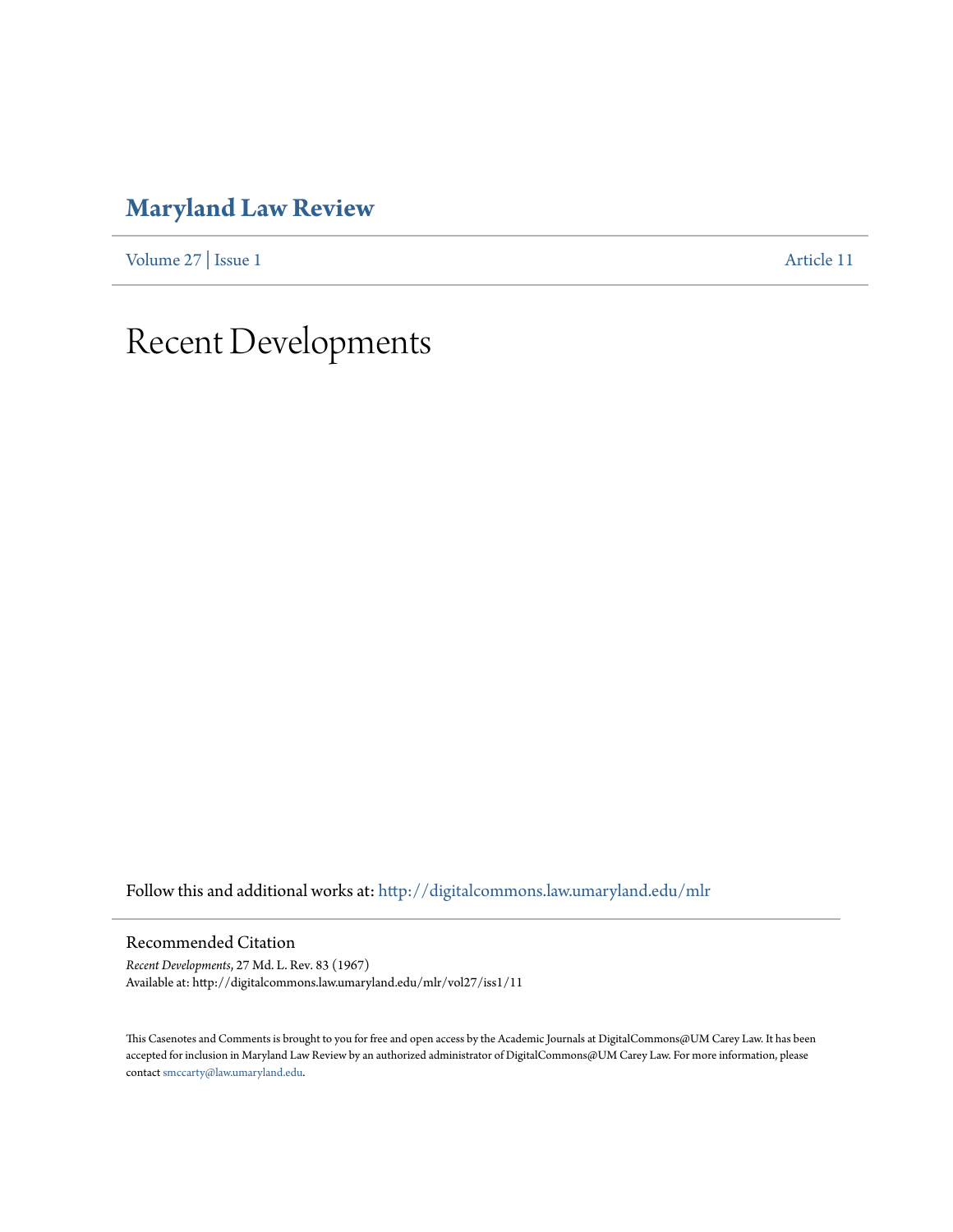## **Recent Developments**

**ATTORNEYS - California Lawyer's Failure To Be Admitted To Practice In New York Does Not Bar Recovery Of Fees.** *Spanos v. Skouras Theatres Corp.,* 364 F.2d 161 (2d Cir. 1966), *cert. denied,* 385 U.S. 987 (1966). The defendant, head of a New York theatre corporation, engaged the plaintiff, a California lawyer, to collaborate with his New York attorneys in preparation of an antitrust action in the District Court for the Southern District of New York. In this action to recover for legal services thus rendered, it was ruled no defense that plaintiff failed to make a motion for admission *pro hac vice* as provided for in the rules of the district court.<sup>1</sup> Over the objections of a strong dissent, it was held that, under the privileges and immunities clause of the Constitution, no state can prohibit a citizen with a federal claim or defense from engaging an out-of-state lawyer to collaborate with an in-state lawyer and give legal advice concerning it within the state. Since the defendant exercised his constitutional right to obtain expert legal assistance, his objection to paying the bill must fail.2

Generally, no one is entitled to recover compensation unless he has been duly admitted to practice before the court or within the jurisdiction in which the services were rendered.' This policy has been implemented in both New York and Maryland by legislation<sup>4</sup> and supported by judicial decision.<sup>5</sup> The holding in the instant case may have two far-reaching effects on this policy as pointed out in the concurring and dissenting opinions. First, "if Section 270 of the New

<sup>1.</sup> Rule 3(c) of the General Rules for the Southern and Eastern Districts of New York provides: "A member in good standing of the bar of any state **.. .**may upon motion be permitted to argue or try a particular cause in whole or in part as counsel or advocate."

<sup>2.</sup> The court stated another ground upon which recovery could be based. **By** engaging Spanos under a contract which could be construed to contemplate court<br>appearances, defendant impliedly assumed the obligation of having his New York<br>lawyers make any motion necessary to render such appearances law would have been sought, it probably would have been granted. Under 28 U.S.C § 1654 the grant of leave would have insulated him from section 270 of the New York Penal Law with respect to any legal services reasonably incide district court had authorized. "Spanos' contract was thus susceptible of being lawfully performed without his being admitted to the New York bar and cannot be considered<br>an illegal bargain." Spanos v. Skouras Theatres Corp., 364 F.2d 161, 169 (2d Cir.<br>1966), *cert. denied*, 385 U.S. 987 (1966). See also Tuppe (9th Cir. 1923) ; Cochran v. Burdick, 70 F.2d 754 (D.C. Cir. 1934), *cert. denied, 293* U.S. 561 (1934). 3. Harris v. Clark, 81 Ind. App. 494, 142 N.E. 881 (1924) ; Harriman v. Strahan,

<sup>47</sup> Wyo. 208, 33 P.2d 1067 (1934); Hardy v. San Fernando Valley Chamber of Commerce, 99 Cal. App. 2d 572, 222 P.2d 314 (1950); Taft v. Amsel, 23 Conn. Supp. 225<br>180 A.2d 756 (Super. Ct. 1962): Appell v. Reiner. 81 N.J. Supe (Ch. 1963). *But see* Cochran v. Burdick, 70 F.2d 754 (D. Cir. 1934), *cert. denied,* 293 U.S. 561 (1934); Niemeier v. Rosenbaum, 189 Wash. 1, 63 P.2d 424 (1936); Freeling v. Tucker, 49 Idaho 475, 289 P. 85 (1930).

<sup>4.</sup> N.Y. PENAL LAW § 270 (McKinney, 1965); MD. Code Ann. art. 10, § 32<br>(1957). **5.** See Spivak v. Sachs, 16 N.Y.2d 163, 211 N.E.2d 329, 263 N.Y.S.2d 953 (1965).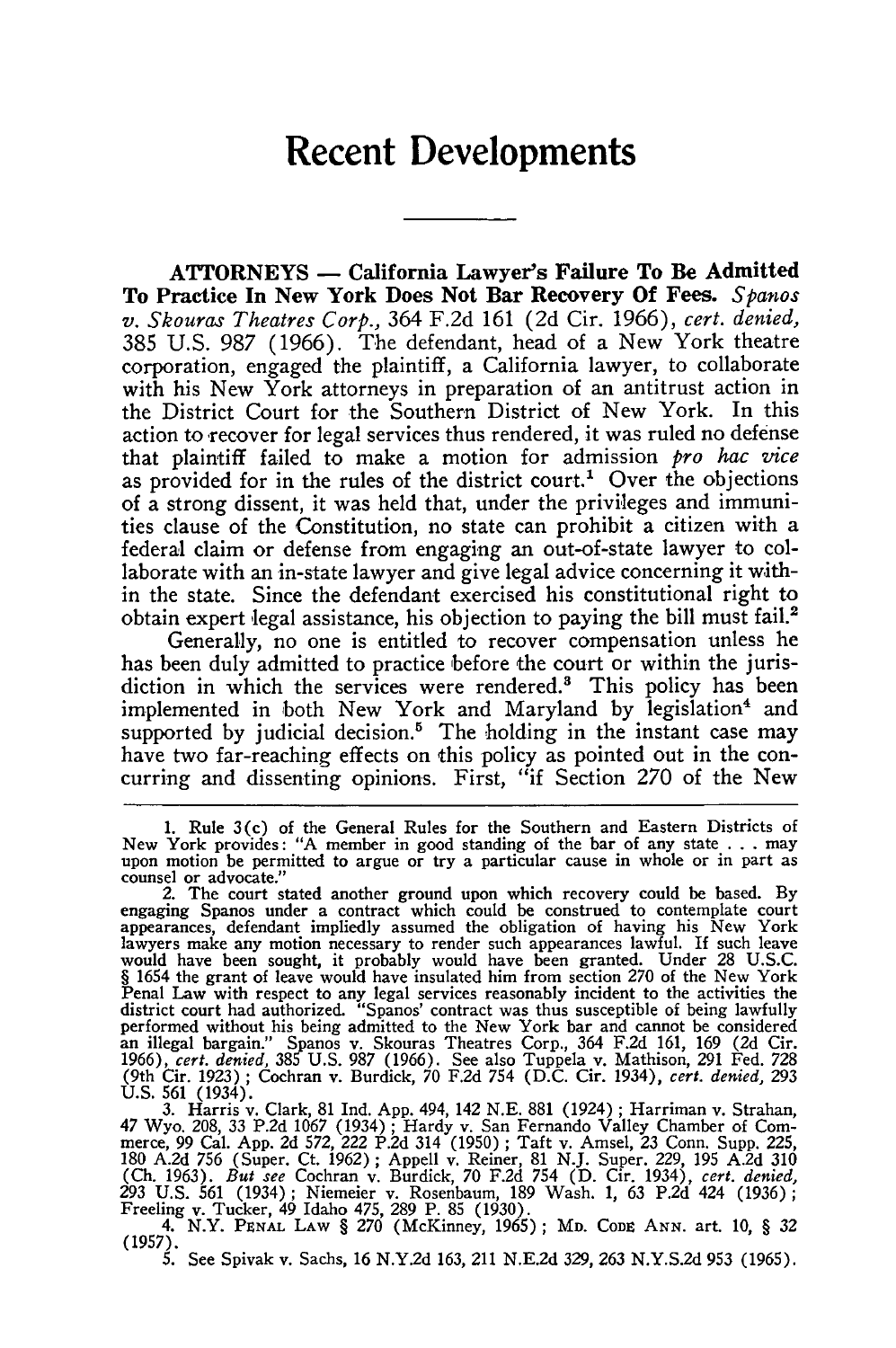York Penal Law is correctly construed to prevent Spanos' giving advice in New York on federal law, whether with or without the collaboration of a New York lawyer, then the Section is invalid under the privileges and immunities clause of the Constitution."<sup>6</sup> This same result of invalidating prohibitory legislation would obtain in Maryland and every other state in whose circuit this interpretation of the Constitution would be accepted. Second, the Constitutional guarantee vested in the citizen-client "must be read to include what is necessary and appropriate for its assertion."<sup>7</sup> That includes allowing out-of-state lawyers at the behest of a resident to advise on federal matters without admission to bar or court. This would have the effect, as pointed out **by** the dissent, of giving an attorney admitted to practice in any state an unrestricted license to practice federal law and give advice on federal law in all other forty-nine states.

There are serious policy considerations to be weighted against the general rule of no-admittance, no-practice. The requirement for specialized legal services often arises with regard to federal rights relating to income taxation, patents, copyrights, trademarks, and securities and labor regulation. With specialists available in these fields an abridgement of a client's rights occurs when he is prohibited **by** legislation from bringing those best qualified to the assistance of a resident attorney. The Association of the Bar of the City of New York takes even a broader stand in favor of increasing a lawyer's mobility in urging that the participation of a licensed in-state lawyer be irrelevant.<sup>8</sup> This need for mobility is strikingly pointed up in the "big case" where thousands of papers and files are involved and it becomes impossible to take the case to a lawyer in another state even though his services are greatly desired or required. Furthermore, the "federal matter on which the help of a non-resident specialist is sought may be pending in a different state or may not be a suit at all, and specialized legal advice may be needed without the delay or expense incident to admission by a federal court before which the attorney may not have any intention of practicing, even if that were available and would afford sufficient validation."<sup>9</sup>

<sup>6.</sup> Spanos v. Skouras Theatres Corp., 364 F.2d 161, 171 (2d Cir. 1966), *cert. denied,* **385** U.S. 987 (1966). It should be emphasized that the constitutional guarantee is vested in the client and not the attorney. *Cf. In re* Taylor, 48 Md. 28 (1877) *;* Ginsburg v. Kovrak, 392 Pa. 143, 139 A.2d 889 (1958), *appeal dismissed,* 358 U.S. **<sup>52</sup>** (1958); *But cf.* Schware v. Board of Bar Examiners, 353 U.S. 232 (1957), in applying<br>permissible standards for admission to the bar, a state cannot exclude from the practice<br>of law in a manner or for reasons that contrav

<sup>7.</sup> Spanos v. Skouras Theatres Corp., 364 F.2d 161, 170 (2d Cir. 1966), *cert.* denied, 385 U.S. 987 (1966).<br>8. The court here retains the requirement as exists in most jurisdictions, includ-

ing Maryland, of having the foreign attorney associated with one who is a member of the bar of that state. *But see In re* Roel, 3 N.Y.2d 224, 229, 144 N.E.2d 24, 26, 165 N.Y.S.2d 31, **35** (1959), *appeal dismissed per curiam sub. nom;* Roel v. New York County Lawyers Association, 355 U.S. 604 (1958), where the court said, "[A] foreign lawyer cannot give advice on foreign law directly to the public but may do so indirectly through a New York lawyer." See generally as to requirement of resident attorney: Homer D. Crotty, *Requirements for Admission to Practice in the Federal Courts,* 19 B. EXAMINER 243 (1950). 9. Spanos v. Skouras Theatres Corp., 364 F.2d 161, 170 (2d Cir. 1966), *cert.*

<sup>9.</sup> Spanos v. Skouras Theatres Corp., 364 F.2d 161, 170 (2d Cir. 1966), cert. denied, 385 U.S. 987 (1966).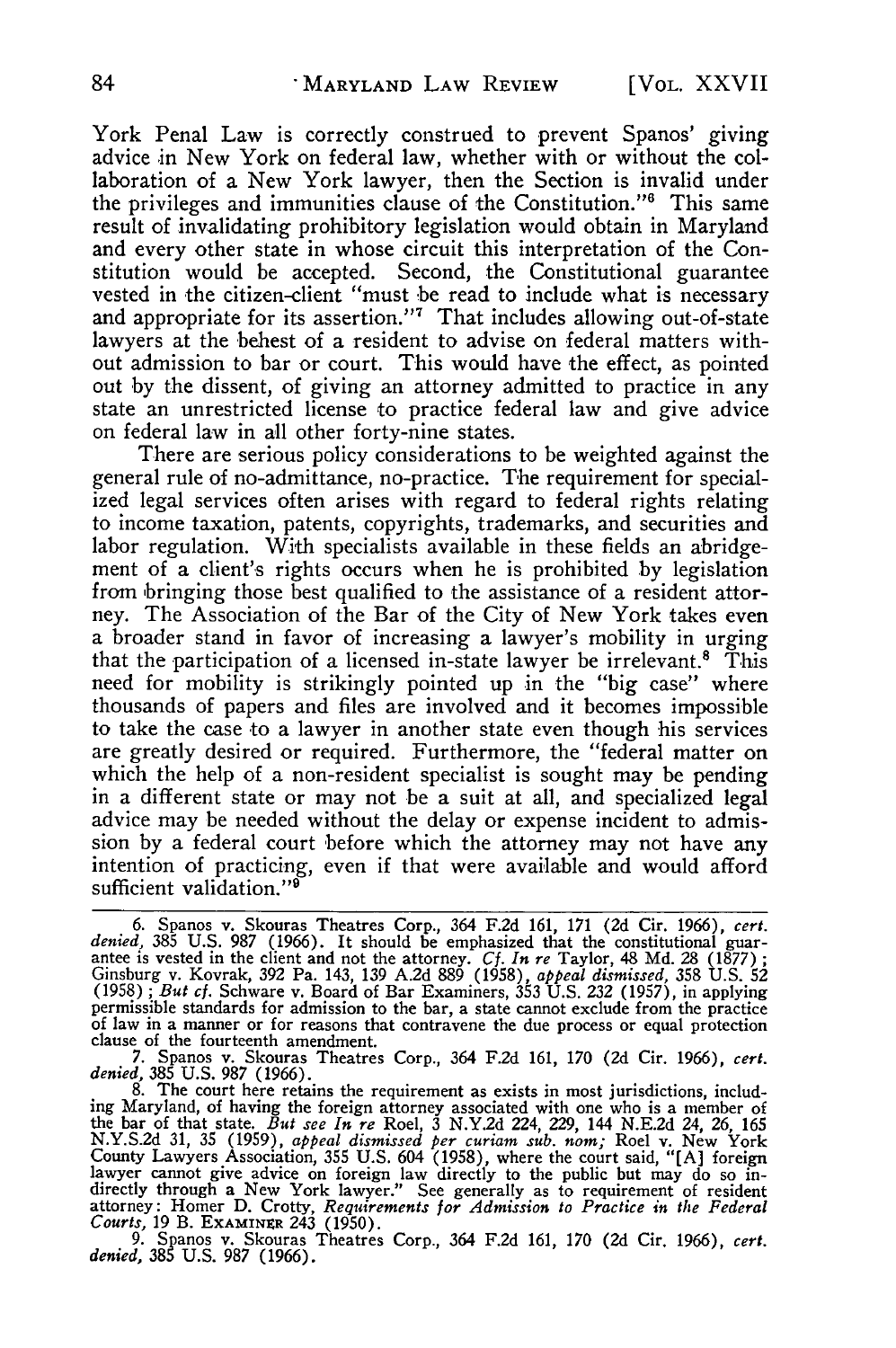Surely, states have an interest in seeing their residents represented by qualified counsel and have sought to maintain some standard of qualification by admittance regulation.<sup>10</sup> But in view of the high mobility and specialization of the bar, it is feasible for out-of-state attorneys to provide effective services in cases involving federal law. Allowing citizens to utilize these services would seem to represent little risk to state interests in light of generally prevailing rigorous requirements for admission to the  $bar^{11}$  and in light of the fact that the interstate practitioner is typically especially competent.

**CONFLICT** OF LAWS **-** TORTS **-** Strict Application of Lex Loci Delicti. *White v. King,* 244 **Md.** 348, **223 A.2d 763** (1966). The plaintiffs, Mr. and Mrs. White, residents of Maryland, sued the defendant, also a resident of Maryland, for injuries sustained in Michigan when the defendant, who was driving them to the funeral of Mr. White's sister, apparently fell asleep at the wheel of his car and ran off the road. The trial court granted a directed verdict for the defendant on the grounds that the laws of Michigan governed. The court held that there was insufficient evidence of the defendant's gross negligence or wilful and wanton misconduct as required under the Michigan guest statute' to allow the case to go to the jury.

The Court of Appeals of Maryland affirmed the trial court's finding that the Michigan law was controlling, but held that the facts as substantiated at the trial concerning the negligent actions' of the defendant-host-driver were such that the question of whether or not

10. In Ginsburg v. Kovrak, 392 Pa. 143, 139 A.2d 889, 892 (1958), the Supreme Court of Pennsylvania said:

The practice of law is not open to all and sundry, nor is it an inherent or vested right. It is a personal privilege subject to exacting tests as to moral character and mental grasp of legal principles. The lives, liberties, and property of the publicare at stake, and the State may attach conditions to a at the public's protection.

The United States Supreme Court has upheld state legislation imposing reasonable professional requirements as conditions precedent to the granting of a license to prac-tice. Graves v. Minnesota, 272 U.S. 425 (1926). In Dent v. West Virginia, 129 U.S. 114, 122 (1889), the Court said the purpose of licensing requirements is to protect the public against **". . .** the consequences of ignorance and incapacity as well as of deception and fraud." 11. The dissent in Ginsburg v. Kovrak, 392 Pa. 143, 139 A.2d 889, 896 (1958) said:

[S]urely it must be known that in the District of Columbia, where Kovrak<br>[plaintiff-attorney] was first admitted to practice law, the authorities conduct<br>law examinations for applicants to the bar just as the State Board o Examiners in Pennsylvania conducts examinations. Surely it must be known that no one will be admitted to practice law in the District of Columbia, or Hawaii, or Alaska, or any other territory of the United States without its having been<br>affirmatively demonstrated that the applicant has moral quality.<br>See generally 55 Gzo. L.J. 371 (1966).

<sup>1.</sup> MIcH. **STAT. ANN.** § 9.2101 (1960). 2. The evidence submitted at the trial substantiated the fact that the defendanthost-driver had engaged in strenuous activities prior to the journey, had been warned numerous times by passengers about his sleepiness, but had refused to relinquish the wheel, had driven all except  $2\frac{1}{2}$  hours of the 500 mile trip, had driven off the road momentarily, and had nearly run into an overpass just a short time before the accident.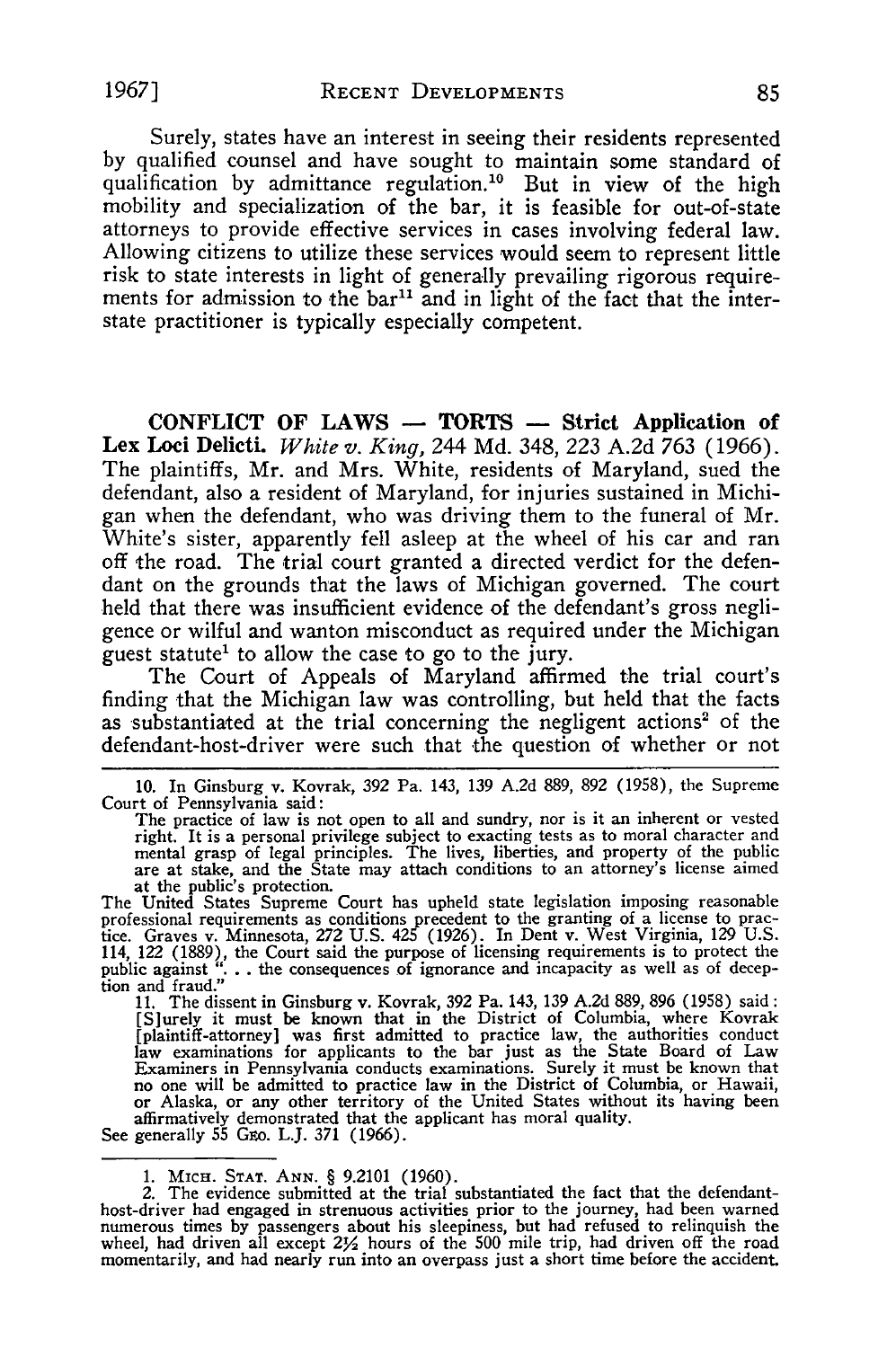the driver was in fact guilty of gross negligence within the exception to the Michigan guest statute<sup>3</sup> should have been submitted to the jury.

In applying the Michigan law over Maryland's, the Maryland court emphatically reaffirmed its practice of applying the doctrine of lex *loci delicti.* Under that rule, when an accident occurs in another state, substantive rights of the parties, even though they are domiciled in Maryland, are to be determined by the law of the state where the alleged tort took place.<sup>4</sup>

The court's reasoning behind its retention of the much criticized rule<sup>5</sup> admittedly followed the rationale of the recent Delaware case, *Friday v. Smoot,6* where it was said that any alteration or rejection of such a well-established rule must rightly "fall within the peculiar province of the General Assembly." Although the court found it impossible to break away from the strict application of the rule, it specifically and respectfully recognized the recent and voluminous criticism that has been focused upon the rule.' While Maryland's staunch adherence to the doctrine of *lex loci delicti* allowed her to remain as one of the great majority of states which still applies the rules,<sup>9</sup> a number of jurisdictions have rejected the static rule of law and have commenced to develop a new approach by applying the law of the state which has the most significant relationship with the occur-<br>rence and parties to determine their rights and liabilities in tort.<sup>10</sup> rence and parties to determine their rights and liabilities in tort.<sup>1</sup>

3. MICH. **STAT.** ANN. § 9.2101 (1960). *4. E.g.,* Mroz v. Vasold, Jr., 228 Md. 81, 178 A.2d 403 (1962); Doughty v. Prettyman, 219 Md. 83, 148 A.2d 438 (1959). While both of these cases involved guest statutes of other states, the rationale of *lex loci delicti* was not questioned and the

decisions were based upon its application.<br>5. See note 8 *infra*.<br>6. 211 A.2d 594 (Del. 1965). Here the plaintiff, a resident of Delaware, received<br>personal injuries in an accident, occurring in New Jersey involving the au the defendant, a Delaware resident, in which the plaintiff was riding at the time as<br>a non-paying guest. The court held to the principle of lex loci delicit and specifically<br>refused to overturn it in favor of the new "sign Babcock v. Jackson, 12 N.Y.2d 473, 240 N.Y.S.2d 743, 191 N.E.2d 279 (1963). 7. Friday v. Smoot, 211 A.2d 594, 597 (Del. 1965).

8. See generally Comments on Babcock v. Jackson, a Recent Development in<br>Conflict of Laws, 63 COLUM. L. REV. 1212-57 (1964). This symposium contains six<br>excellent articles authored by: David Cavers, Elliot Cheatham, Braine REV. 913; 77 HARV. L. REV. 355 (1963); Note, Lex Loci Delicti Rejected in Torts,<br>Conflict of Laws, 25 Mp. L. REV. 238 (1965); Note, New York and the Conflict of<br>Laws: A Retreat, 18 STAN. L. REV. 699 (1966); Comment, The Af 54 CALIF. L. REV. 1301 (1966); Traynor, *Is This Conflict Really Necessary?*, 37<br>TEXAS L. REV. 657 (1959); Weintraub, *A Method for Solving Conflict Problems* —<br>Torts, 48 CORNELL L.Q. 215 (1963).<br>9. Annot., 95 A.L.R.2d 12

(1963). Two motorists, both New York domiciliaries on a vacation trip into Canada<br>had an accident. Under the guest statute of Ontario there could be no recovery by a<br>guest from his host, while under the law of New York wh "Comparison of the relative 'contacts' and 'interests' of New York and Ontario in this litigation, vis-A-vis the issue here presented, makes it clear that the concern of New York is unquestionably the greater and more direct and the interest of Ontario is at best minimal." *Id.* at 284.

Johnson v. Johnson, 107 N.H. 30, 216 A.2d 781 (1966). Here plaintiff and defendant, a married couple domiciled in Massachusetts, had an automobile accident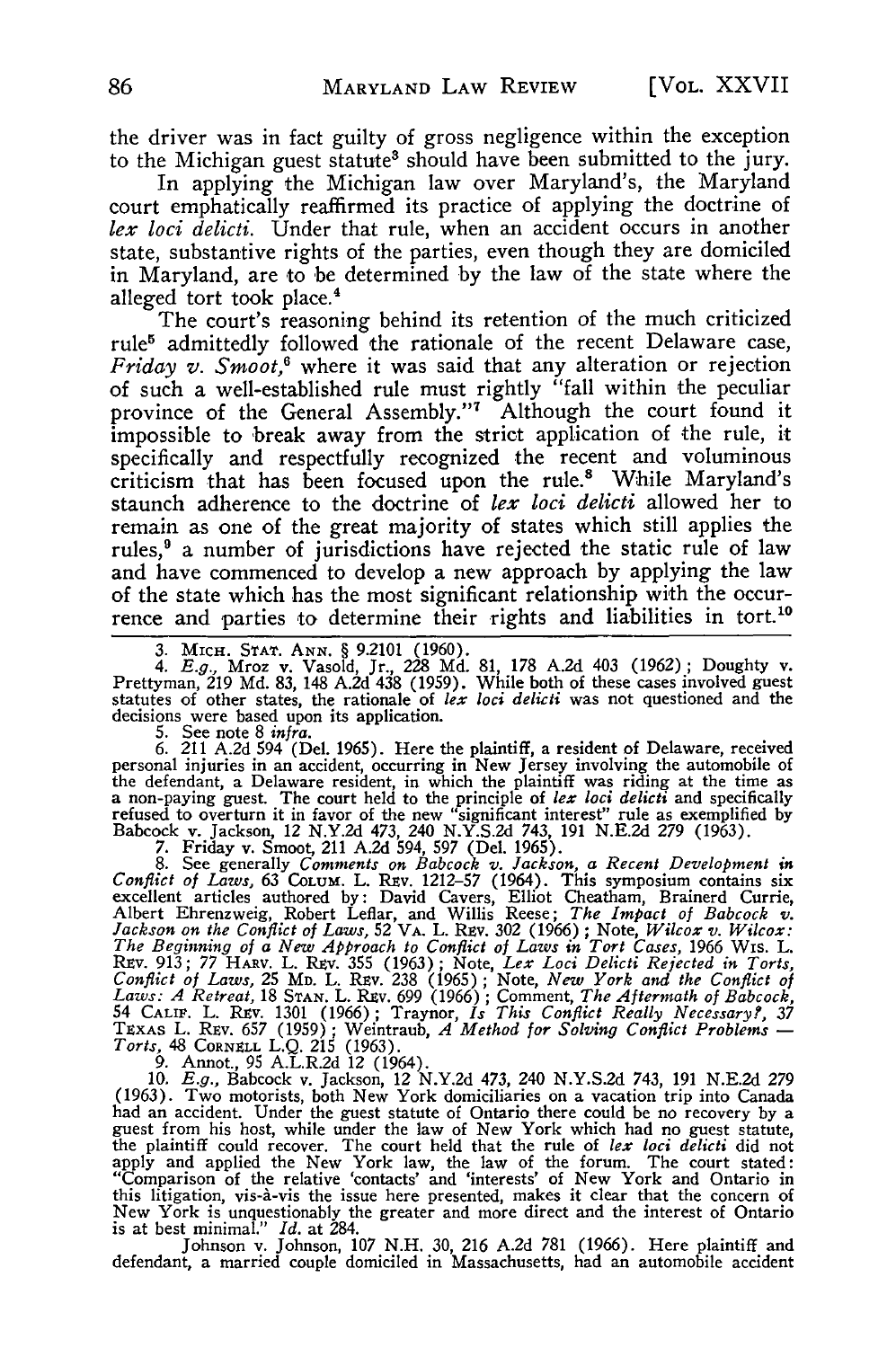The first forthright rejection of the *lex loci delicti* doctrine was taken by the New York Court of Appeals in the landmark decision of *Babcock v. Jackson."* The court formulated a new rule which would give "controlling effect to the law of the jurisdiction which, because of its relationship or contacts with the occurrence or parties, has the greatest concern with the specific issue raised in the litigation."<sup>12</sup> The question as to the specific test the court utilized in determining which state had the most compelling interest in having its law apply has provided legal scholars and jurists ample material for extended debate.<sup>13</sup> This interest or contact weighing has been described as a "grouping of contracts" or "center of gravity" test. The inadequacy of the language in the *Babcock* decision as exemplified by these ambiguous catchwords used to describe this delicate principle of choice of law has left a very unclear picture as to the method by which the court is to weigh or count these contacts or interests. This uncertainty has been largely centered around the question of whether or not this weighing should be accomplished through a qualitative or quantitative analysis of the contacts. While the new rule in the *Babcock* case has admittedly not acquired the degree of clarity and predictability that its predecessor possessed, its basic concept has been generally praised.<sup>14</sup> The *Restatement of Conflicts*<sup>15</sup> has adopted a new rule incorporating a rationale seemingly similar to that espoused in *Babcock v. Jackson,* and thus has tentatively rejected the old *Restatement of Conflicts,'6* which followed the *lex loci delicti* theory.

Judge Oppenheimer, in writing for the majority in *White v. King,* made special mention of the fact that in several of the jurisdictions where the *lex loci delicti* rule had been discarded, the rule which was to take its place still seemed to be in the process of development.

highway.<br>Wilcox v. Wilcox, 26 Wisc. 2d 617, 133 N.W.2d 408 (1965). Here Mr. and<br>Mrs. Wilcox, the defendant and plaintiff respectively, both residents of Wisconsin,<br>were returning from a vacation trip when they became invol were returning from a vacation trip when they became involved in an automobile accident in Nebraska. Mrs. Wilcox brought suit in the Wisconsin court against her husband, alleging negligence on his part. Nebraska law permitted suits by a guest<br>against a host only if the host had been guilty of gross negligence, while the Wis-<br>consin law permitted such suits when only ordinary negli Wisconsin Supreme Court held that the Wisconsin law, the law of the forum, applied<br>because Wisconsin had the most significant relationship with the host-guest statute<br>In Griffith v. United Air Lines, Inc., 416 Pa. 1, 203 A

Supreme Court of Pennsylvania disregarded  $lex loci$  deliciti and held that the Penn-<br>sylvania law of damages would take precedence over Colorado law in an action in<br>assumpsit for negligent breach of contract of carriage causi decedent in a Colorado plane crash while on a flight from Pennsylvania to Arizona.<br>Note, 25 Mp. L. Rzv. 238 (1965).<br>11. 12 N.Y.2d 473, 240 N.Y.S.2d 743, 191 N.E.2d 279 (1963).

12. 12 **N.Y.2d** at 481, 240 **N.Y.S.2d** at **749,** 191 **N.E.2d** at **283.**

**13. Comments on Babcock v. Jackson, a Recent Development in Conflict of Laws,**<br> **63 COLUM. L. REV. 1212-57 (1964).**<br> **14.** *Ibid.* 

**14. Ibid. 15. PostAT (SACOND), CONFLICT OF LAWS § 379 (Tent. Draft No. 9, 1964). 16. Property CEOND)**, CONFLICT of LAWS **§§ 378, 384 (1958). 16. Property CEOND**), CONFLICT of LAWS **§§** 378, 384 (1958).

while driving in New Hampshire. New Hampshire allows suits between husband and<br>wife, while Massachusetts retains the common law doctrine of interspousal immunity.<br>The action was brought in New Hampshire and the Supreme Co in having its law of interspousal immunity apply outweighs New Hampshire's interest<br>in allowing recovery for injuries suffered by foreign motorists on a New Hampshire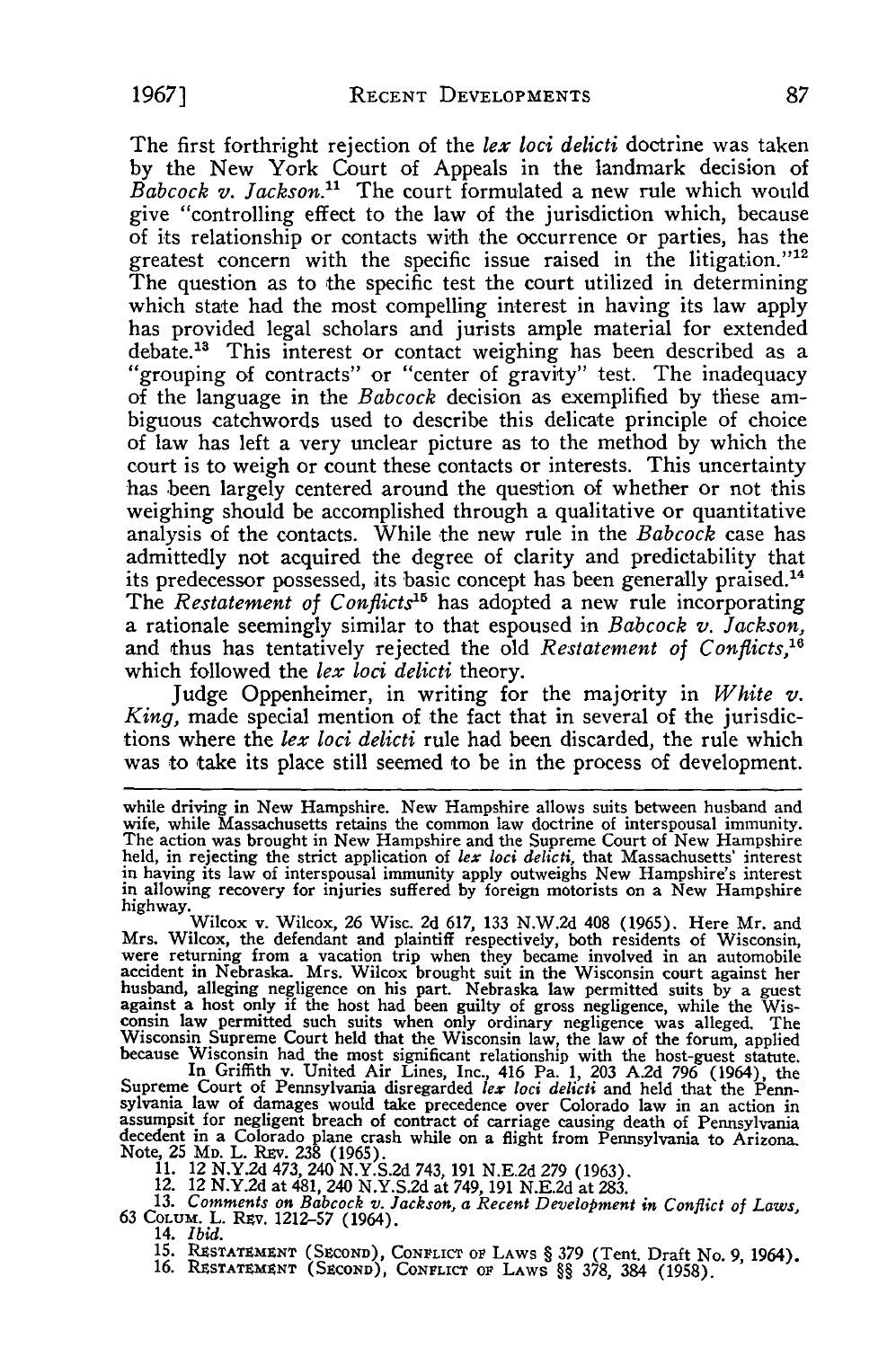The fact that New York, as the leading advocate of the new approach in conflict of law cases, has experienced difficulty in creating a flexible yet coherent rule (as shown in its recent Court of Appeals cases of *Babcock v. Jackson* and *Dym v. Gordon*<sup>17</sup>) avowedly affected the decision in the case at hand. The prospect of entering into this confused and uncertain judicial arena of change confessedly provided the court with adequate reason "not to substitute for a rule which was easy of application for one where all manner of graduation of important contacts may be present."<sup>18</sup> The court, applying its own reasoning from *Cole v. State*,<sup>19</sup> stated that it felt it wise to await any radical departure absent legislative action "unless and until what we deem a sound, practical alternative is evolved. . . ."<sup>20</sup> It would thus appear that when the cloud hanging over the *Babcock* rule, namely, the *Dym* decision, is cleared up, and the other jurisdictions have further crystalized their approach to the conflict of laws cases in tort, the Maryland Court of Appeals might consider with greater favor the rejection of a rule which has been so conclusively branded obsolete.

**NEGOTIABLE INSTRUMENTS - Right Of Stop Payment On A Bank's Personal Money Order Under The Uniform Commercial Code.** *Garden Check Cashing Service, Inc. v. First National City Bank,* 25 App. Div. 2d 137, 267 N.Y.S.2d 698 (1966). In April 1962, the defendant bank sold a "Register Check-Personal Money Order." The instrument was issued with the name of the bank and the number of the money order preprinted thereon. The amount was placed on the instrument by check writing equipment, but the instrument was blank as to the name of the payee and the name of the purchaser. No bank officer or employee signed the instrument on behalf of the bank. The purchaser lost the instrument, reported the loss, and obtained a cashier's check for the amount of the lost instrument. Someone who had apparently found the lost instrument filled in the blanks and cashed it with the plaintiff, a licensed check cashier. The latter was not able to collect on the instrument because payment was stopped. The plaintiff contended that the instrument was an obligation of the bank, similar to a cashier's check which would be accepted in advance by the act of issuance.' The defendant argued that the instrument was similar to an ordinary personal check due to the absence of the signature of an officer of the issuing bank, which is required in the case of the cashier's check. The court in applying the Negotiable Instru-

<sup>17. 16</sup> N.Y.2d 120, 262 N.Y.S.2d 463, 209 N.E.2d 792. See generally 25 Mp. L.<br>Rev. 238 (1965); 18 STAN. L. Rev. 699 (1966); 22 N.Y.U. INTRA L. Rev. 119 (1967); 1966 CALIF. L. Rev. 1301 (1966).<br>1966 CALIF. L. Rev. 1301 (1966

<sup>1.</sup> The question of whether a money order is a check or a bank obligation is discussed in Bailey, *Bank Personal Money Orders As Bank Obligations,* 81 **BANKING** L.J. 669 (1964).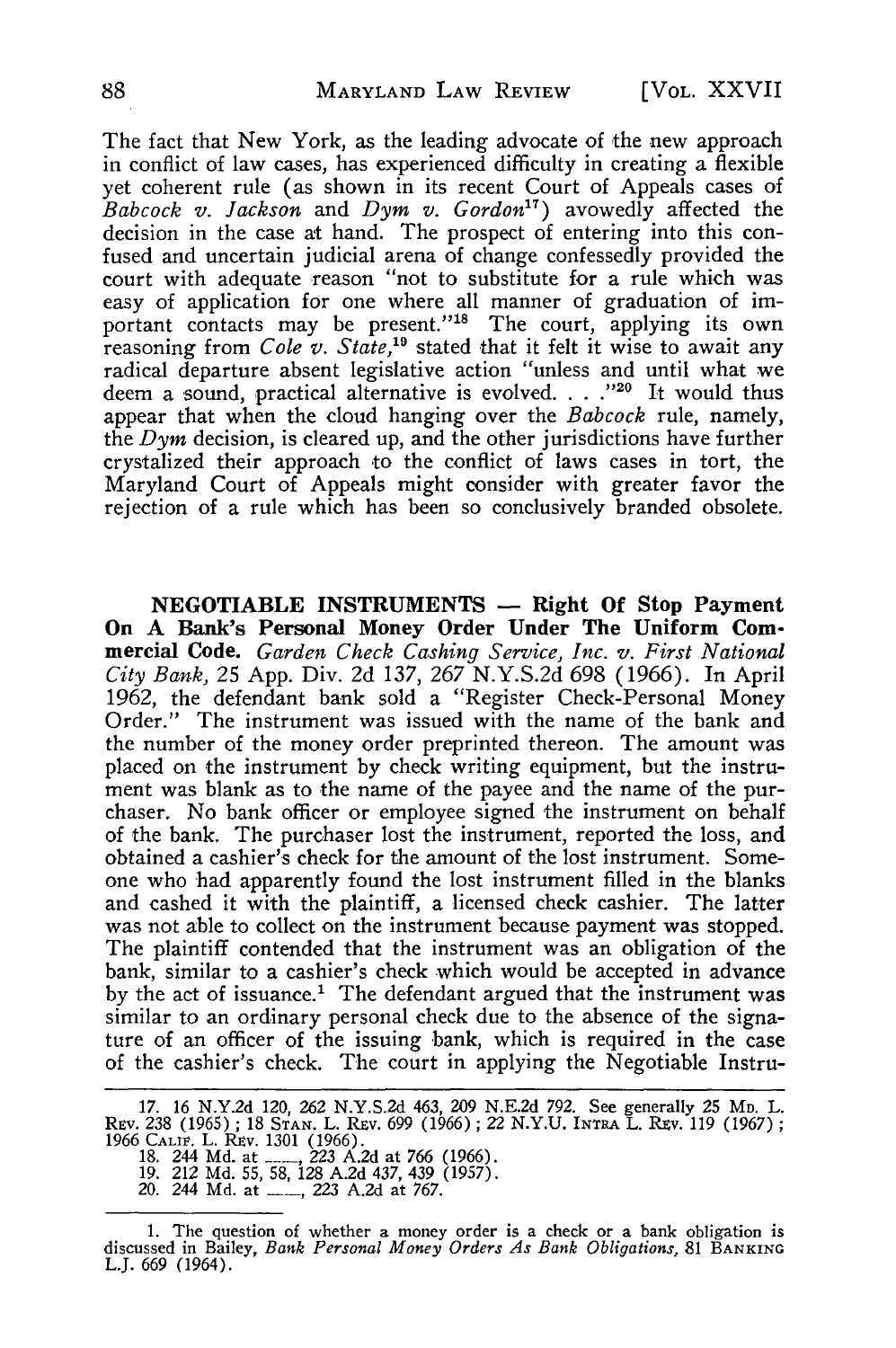ments Law held<sup>2</sup> that the instrument was similar to a personal check and the purchaser had a clear right to stop payment prior to acceptance by the bank, a right accorded by statute.<sup>8</sup>

Other courts, however, have described the bank money order as a bank obligation similar to a cashier's check, devoid of any right of countermand,<sup>4</sup> or have ruled that the placement of the words "Personal Money Order" would seem to indicate that the bank would honor the order no matter who signed the face of the instrument, thus setting up a rule of estoppel.<sup>5</sup> Support for the estoppel rationale lies in the fact that banks, by calling their instruments "Personal Money Orders," appear to be holding themselves out as offering backing similar to instruments sold by the United States Post Office Department ;6 therefore, they should 'be ordered to honor them rather than injure an innocent holder who accepted the bank's credit.

In the instant case, the court noted that section 3-401 of the Uniform Commercial Code would seem to eliminate these conflicting rules because of the absence of a bank signature on the instrument, which, on the face of the Code, is the *sine qua non* of liability.7 The bank would not be primarily liable on the instrument until there is certification or acceptance.<sup>8</sup> However, the Code does not preclude the theory that the imprinted name of the bank constitutes the bank's signature. This would seem to create a new type of negotiable instrument similar to a cashier's check (accepted in advance by the act of issuance) and not enumerated by the Code.<sup>9</sup> While the literal interpretation of section 3-401 of the Uniform Commercial Code provides a

under the Code.<br>
3. UNIFORM COMMERCIAL CODE § 4-403. Maryland formerly had a stop payment<br>
statute. MD. CODE ANN. art. 13, § 211 (1957), *repealed*, MD. CODE ANN. art. 95B<br>
§ 10-102 (1963).<br>
4. Cross v. Exchange Bank Co.,

stop payment on a lost order, thus a holder in due course is assured of payment. The purchaser must wait sixty days before requesting a determination of disposition and a<br>refund. 39 C.F.R. § 3961.1(g) (2) (i) (a) (b) (1966). Cf. United States v. First<br>Nat'l Bank of Boston, 263 F. Supp. 298 (D. Mass. 1967).

7. The court pointed out that the novel feature of the instrument was that the prospective names of drawer and payee were blank. UNIFORM COMMERCIAL CODE  $\S$  3-401(1)(a) requires that any writing to be a negotiable instrum states that no person is liable on an instrument unless his signature appears thereon.

8. UNIFORM COMMERCIAL CODE § 3-409, § 3-410 (acceptance), § 3-411 (certification). **9.** UNIFORM COMMERCIAL CODE § 3-104, comment (1), states, "[A]mendment of

this section may not be necessary, since 'within this article' in subsection (1) leaves<br>open the possibility that some writings may be made negotiable by other statute or by<br>judicial decision. The same is true as to any ne

*<sup>2.</sup>* The cause arose prior to the effective date of the Uniform Commercial Code in New York, and the court's decision is therefore based upon the Negotiable Instruments Law and applicable case law. However, the court cites the Uniform Commercial Code throughout its decision and implies that the same r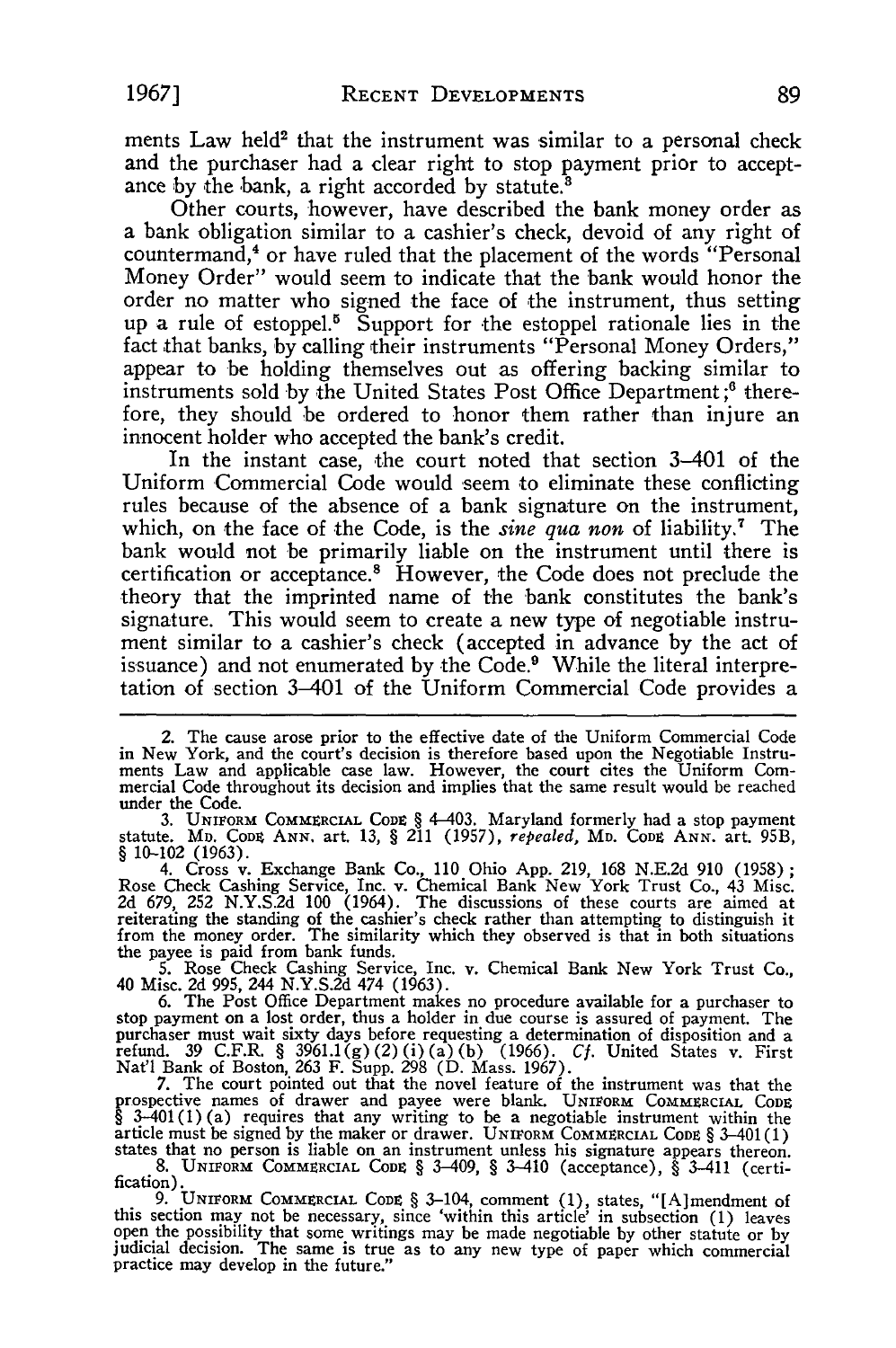workable answer to the problem created, it should be emphasized that the estoppel doctrine is still arguable under the Code and might meet with greater success in the future.<sup>10</sup> At least, the instant case should not be considered as unalterably foreclosing the matter, and issuing banks would probably be well advised to limit their liability on "Personal Money Order" by a statement thereon that the issuer assumes no liability over and above that of the drawee bank on an ordinary check.<sup>11</sup>

**TRADE REGULATION - Limitations On A** Man's **Right To Use His Own Name In His Business.** *David B. Findlay, Inc. v. Findlay,* **18 N.Y.2d 12, 271 N.Y.S.2d 652, 218 N.E.2d 531 (1966).** The parties to this action are brothers. Their family has been in the art business nearly one hundred years. In 1938 the brothers, who had been associated with their father, severed business relations and agreed that each could use the name "Findlay Galleries, Inc." for their respective branches, defendant Wally's in Chicago and plaintiff David's in New York City. In October, **1963,** Wally purchased New York premises at **17** East 57th Street and informed David of his plans to open a gallery. David, who had been situated at **11-13** East 57th Street at least since **1936** and who had built a reputation under the name "Findlay Galleries" and "Findlay's on 57th St." objected to Wally's use of the name "Findlay" on 57th Street. Wally apparently paid heed; signs and advertisements proclaimed the coming opening of "W. **C.** F. Galleries, Inc." But in September, 1964, the sign on the building changed to "Wally Findlay Galleries" affiliated with "Findlay Galleries, Inc."<br>David sought an injunction. Wally opened his gallery.

The trial court, after making very detailed findings, enjoined Wally from using the names "Wally Findlay Galleries," "Findlay Galleries" and any other designation which included the name "Findlay" in the conduct of an art gallery on East 57th Street, the particular area in which the use of the name would cause confusion. The Appellate Division and the New York Court of Appeals affirmed.

Every man has the right to use his own name.<sup>1</sup> On this fundamental principle, the law of unfair competition imposes the limitation

**11.** Bailey, *supra* **note 1, at 678.**

<sup>10.</sup> One of the problems with the Uniform Commercial Code comments is their<br>failure to adequately handle the doctrine of estoppel which exists alongside the code.<br>The comments to Uniform Commercial Code § 3-401 do not prov

<sup>1.</sup> See Neubert v. Neubert, 163 Md. 172, 174, 161 Atl. 16, 17 (1932). Brown<br>Chemical Co. v. Meyer, 139 U.S. 540, 542-43 (1891), is often cited and limited in<br>surname cases (see, *e.g.*, the cases cited by dissent in *Findla* appropriated as a trade mark by any one person as against others of the same name<br>who are using it for legitimate purposes." But the court held that no confusion was<br>created by the facts in that case, at 545, and, therefor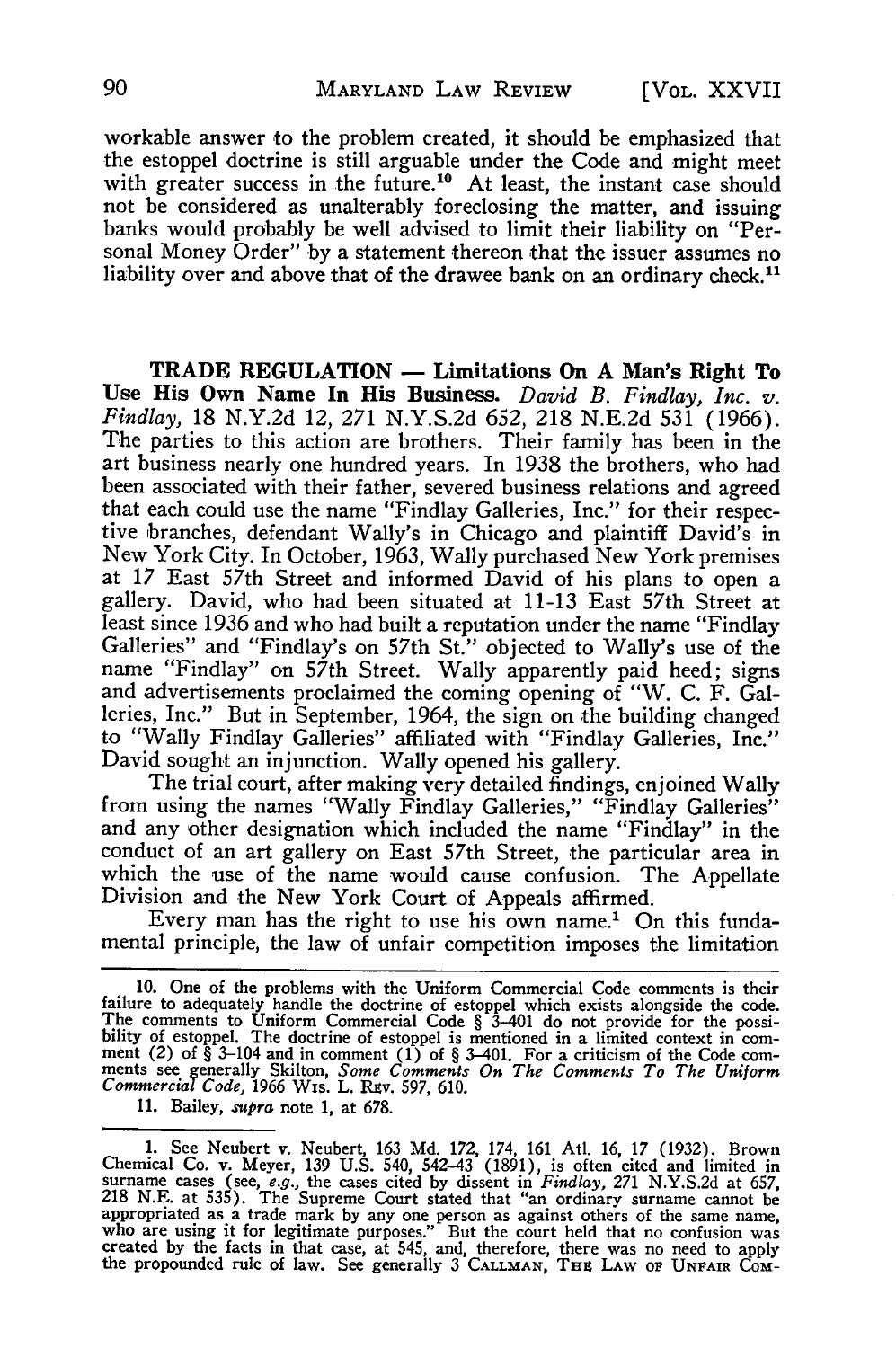that no man may use even his own name to perpetrate fraud and to steal another's trade.<sup>2</sup>

To determine whether the right to use one's own name may be qualified, careful factual inquiry must determine whether the original user of the name had established such a reputation and business that his name had acquired a secondary meaning.<sup>3</sup> That occurs when a personal surname has become so identified with a business or a product as to become nearly synonymous with it and the use of that name **by** a rival could not help but create confusion.' No intent **by** the defendant to pass off his business or wares as the plaintiff's is essential for relief to be granted a plaintiff.<sup>5</sup>

To limit the confusion to the public mind caused **by** similarity of names for one's business enterprise, product or service, courts initially applied an explanatory phrase rule<sup>6</sup> whereby a statement disclaiming connection with the original was required to be appended to the tradename label, letterhead and sign. This method, as with the device of simply adding the first name to the surname already in use,<sup>7</sup> often did not result in sufficient differentiation to prevent deceit<sup>8</sup> and frequently

PETITION AND TRADEMARKS § 85.2 (2d ed. 1950); 1 NIMS, UNFAIR COMPETITION AND TRADEMARKS §§ 67-81a (4th ed. 1947), presenting an excellent and extensive discussion of the development of the case law limiting the basic right

defendant was using an explanatory phrase, infrequent minor confusion was found, and therefore the court did not issue an injunction. Accord Baltimore Bedding Corp.<br>v. Moses, 182 Md. 229, 34 A.2d 338 (1943). Statutory rest possessing similar names. MD. CoDE ANN. art. 27, § 191 (1957)

3. RESTATEMENT, TORTS § 730, comment  $b$  (1938), formulates the issue in terms of whether the use, though honest, created or tended to create confusion for the consuming public. (Factors important in determining the react chasers are enumerated in § 731.) See American Plan Corp. v. State Loan & Finance Corp., **365** F.2d **635 (3d** Cir. 1966), where the Court of Appeals, in a decision **by** Chief Judge Staley, found that tradename infringement existed because the name had acquired a secondary meaning and because confusion was proven likely to result from the use **by** defendant in the conduct of his business of a name identical when shortened to that of corporate plaintiff. The court issued a preliminary injunction and remanded

the case. 4. See Chayt v. Darling Retail Shops Corp., 175 F. Supp. 462, 469-70 (D. Md. 1959) **;** Lockwood v. Friendship Club, Inc., 95 F. Supp. 614, 618 (D. Md. 1951) **;** Fox Fur Co., Inc. v. Fox Fur Co., Inc., 59 F. Supp. 12, 16 (D. Md. 1944).

5. See Car-Freshener Corp. v. Marlenn Prods. Co., Inc., 183 F. Supp. 20, 43 (D. Md. 1960); Edmondson Village Theatre, Inc. v. Einbinder, 208 Md. **38,** 46, 116

A.2d 377, 380–81 (1955).<br>6. Neubert v. Neubert, 163 Md. 172, 174–75, 161 Atl. 16, 17 (1932), is parallel<br>to the *Findlay* case. The court found that by reason of plaintiff's use of his surname<br>over a period of twenty-five shipping oysters he had built up for the business a reputation signified by that name.<br>He therefore was entitled to demand that others, who had the same surname and were<br>starting to conduct a similar business under that na He therefore was entitled to demand that others, who had the same surname and were<br>starting to conduct a similar business under that name, should accompany their use of<br>that name by an explanation that their business was d

The companied by an explanatory statement.<br>
T. Guth v. Guth Chocolate Co., 224 Fed. 932, 934 (4th Cir. 1915), held on appeal<br>
from the District Court of Maryland that an injunction should issue to restrain use

8. See, e.g., the Baker chocolate litigation, described in 1 NIMS, UNFAIR COM-<br>PETITION AND TRADEMARKS § 70, at 203-04 (4th ed. 1947), which illustrates the futility<br>from a practical point of view of the explanatory phras